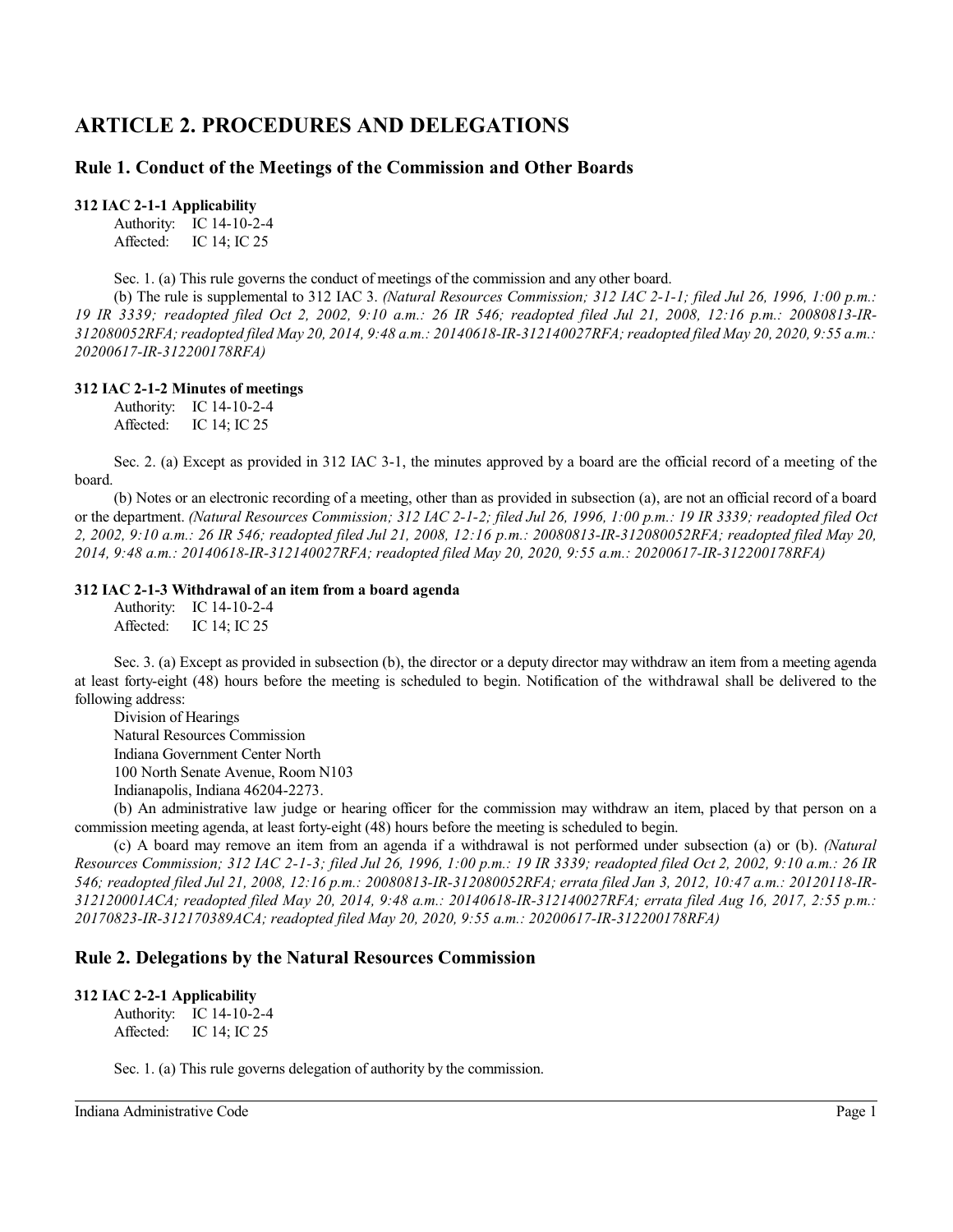#### PROCEDURES AND DELEGATIONS

(b) A delegation in this rule may be supplemented by a delegation in another article of this title. *(Natural Resources Commission; 312 IAC 2-2-1; filed Jul 26, 1996, 1:00 p.m.: 19 IR 3339; readopted filed Oct 2, 2002, 9:10 a.m.: 26 IR 546; filed May 26, 2004, 3:15 p.m.: 27 IR 3064; readopted filed Jul 21, 2008, 12:16 p.m.: 20080813-IR-312080052RFA; readopted filed May 20, 2014, 9:48 a.m.: 20140618-IR-312140027RFA; readopted filed May 20, 2020, 9:55 a.m.: 20200617-IR-312200178RFA)*

#### **312 IAC 2-2-2 Emergency actions by commission officers**

Authority: IC 14-10-2-4 Affected: IC 14; IC 25

Sec. 2. (a) The chair (or, if the chair cannot be contacted, the vice chair) and the secretary of the commission may jointly take an action for which the commission has authority where both of the following are established:

(1) There is an emergency.

(2) Irreparable harm would result if action were delayed until the next meeting of the commission.

(b) An action under subsection (a) shall be set forth in writing on a document that:

(1) indicates who entered the order; and

(2) bears the signature of at least one (1) of the participants.

*(Natural Resources Commission; 312 IAC 2-2-2; filed Jul 26, 1996, 1:00 p.m.: 19 IR 3339; readopted filed Oct 2, 2002, 9:10 a.m.: 26 IR 546; readopted filed Jul 21, 2008, 12:16 p.m.: 20080813-IR-312080052RFA; readopted filed May 20, 2014, 9:48 a.m.: 20140618-IR-312140027RFA; readopted filed May 20, 2020, 9:55 a.m.: 20200617-IR-312200178RFA)*

#### **312 IAC 2-2-3 Issuance of sanctions and emergency orders by division directors**

Authority: IC 14-10-2-4

Affected: IC 4-21.5-3-6; IC 4-21.5-3-8; IC 14; IC 25

Sec. 3. A division director may do any of the following:

(1) Issue an order and notice of the order under IC 4-21.5-3-6.

(2) Cause a complaint to be filed with the commission under IC 4-21.5-3-8 and 312 IAC 3-1.

*(Natural Resources Commission; 312 IAC 2-2-3; filed Jul 26, 1996, 1:00 p.m.: 19 IR 3340; readopted filed Oct 2, 2002, 9:10 a.m.: 26 IR 546; readopted filed Jul 21, 2008, 12:16 p.m.: 20080813-IR-312080052RFA; readopted filed May 20, 2014, 9:48 a.m.: 20140618-IR-312140027RFA; readopted filed May 20, 2020, 9:55 a.m.: 20200617-IR-312200178RFA)*

#### **312 IAC 2-2-4 Preliminary adoption of rules and readoption of rules**

Authority: IC 14-10-2-4 Affected: IC 4-22-2-15; IC 4-22-2.5; IC 14; IC 25

Sec. 4. (a) The secretary of the commission may approve a rule for preliminary adoption.

(b) Where no amendment is proposed, the director of the commission's division of hearings may, under IC 4-22-2.5, give preliminary adoption to rules for recodification by readoption. *(Natural Resources Commission; 312 IAC 2-2-4; filed Jul 26, 1996, 1:00 p.m.: 19 IR 3340; readopted filed Oct 2, 2002, 9:10 a.m.: 26 IR 546; filed May 26, 2004, 3:15 p.m.: 27 IR 3064; readopted filed Jul 21, 2008, 12:16 p.m.: 20080813-IR-312080052RFA; readopted filed May 20, 2014, 9:48 a.m.: 20140618-IR-312140027RFA; readopted filed May 20, 2020, 9:55 a.m.: 20200617-IR-312200178RFA)*

## **Rule 3. Public Hearings Prior to the Issuance of an Agency Order (Subject to 312 IAC 3-1)**

#### **312 IAC 2-3-1 Applicability of rule; late or incomplete license application; time for giving notice**

Authority: IC 14-11-4-9

Affected: IC 4-21.5; IC 14-11-4-8; IC 14-21-1-17

Sec. 1. (a) This rule governs the conduct of a public hearing held on the question of the issuance, conditioning, or denial of an original or renewal license under IC 14-11-4-8.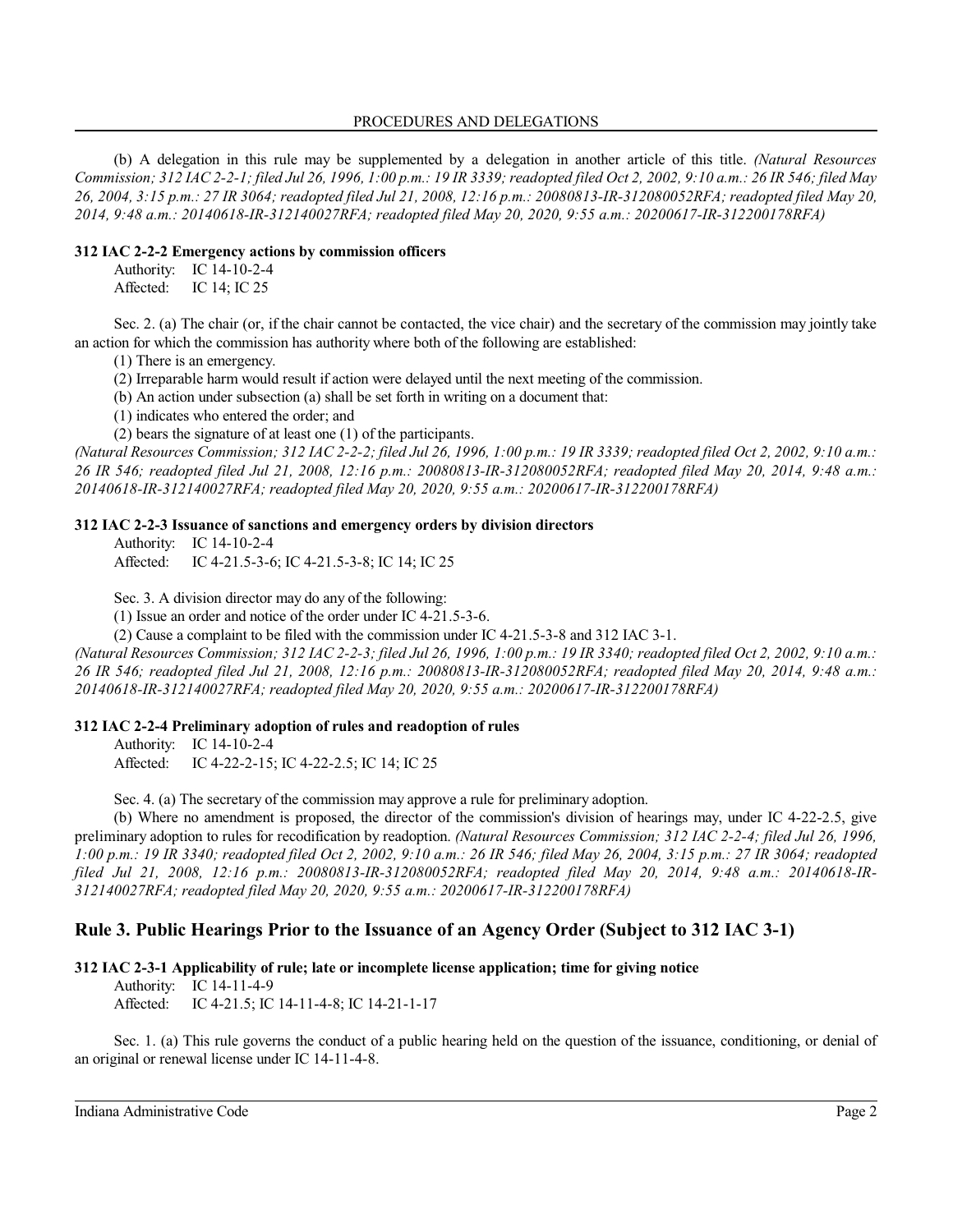(b) This rule also governs the conduct of a public hearing held under IC 14-21-1-17. However, sections 3 through 5 of this rule do not apply to a public hearing under this subsection.

(c) A person who conducts a public hearing before any agency action is taken by the director, a board, or a delegate of the director or a board may apply this rule even if IC 14-11-4-8 is inapplicable. The hearing officer who applies this subsection shall announce at the beginning of the public hearing that this rule applies. A board may appoint a person, a panel of persons, or the entirety of the board to serve as the hearing officer. If this subsection is implemented, section 3 of this rule does not apply.

(d) This rule does not apply to a hearing that is governed by 312 IAC 2-1 or 312 IAC 3-1.

(e) The director or the delegate of the director may deny a license application that is not completed in a reasonable period of time. If an agency action to deny a license application is made because the application is incomplete, the application does not qualify for a public hearing under this rule, but that agency action is subject to administrative review under IC 4-21.5 and 312 IAC 3-1.

(f) The time period for giving notice begins upon mailing if a notice required by this rule or IC 14-11-4 is made by the United States mail. Three (3) days are added to the period required for a notice that is made by the United States mail. *(Natural Resources Commission; 312 IAC 2-3-1; filed Aug 20, 1997, 3:16 p.m.: 21 IR 26; readopted filed Oct 2, 2002, 9:10 a.m.: 26 IR 546; filed May 26, 2004, 3:15 p.m.: 27 IR 3064; readopted filed Jul 21, 2008, 12:16 p.m.: 20080813-IR-312080052RFA; readopted filed May 20, 2014, 9:48 a.m.: 20140618-IR-312140027RFA; readopted filed May 20, 2020, 9:55 a.m.: 20200617-IR-312200178RFA)*

#### **312 IAC 2-3-2 "Adjacent to the affected real property" defined**

Authority: IC 14-11-4-9 Affected: IC 14-11-4

Sec. 2. As used in this rule and IC 14-11-4, "adjacent to the affected real property" means real property owned by a person, other than the applicant, that is both of the following:

(1) Located within one-fourth  $\frac{1}{4}$  mile of the site where the licensed activity would take place.

(2) Has a border or point in common with the exterior boundary of the property where the licensed activity would take place. Included is property that would share a common border if not for the separation caused by a right-of-way, an easement, or a railroad.

*(Natural Resources Commission; 312 IAC 2-3-2; filed Aug 20, 1997, 3:16 p.m.: 21 IR 27; readopted filed Oct 2, 2002, 9:10 a.m.: 26 IR 546; readopted filed Jul 21, 2008, 12:16 p.m.: 20080813-IR-312080052RFA; readopted filed May 20, 2014, 9:48 a.m.: 20140618-IR-312140027RFA; readopted filed May 20, 2020, 9:55 a.m.: 20200617-IR-312200178RFA)*

#### **312 IAC 2-3-3 Notice of consideration of application for certain designated licenses; service by license applicant** Authority: IC 14-11-4-9

Affected: IC 4-21.5; IC 14-22-26-3; IC 14-26-2; IC 14-26-5; IC 14-28-1; IC 14-29-1; IC 14-29-3; IC 14-29-4

Sec. 3. (a) Notice must be given under this section before a new license or a license renewal is issued by the department under the following statutes and rules:

(1) IC 14-26-2 and 312 IAC 11-1 through 312 IAC 11-5 (lake preservation).

(2) IC 14-26-5 (lowering of lakes).

(3) IC 14-29-4 (construction of channels).

(4) IC 14-28-1 and 312 IAC 10 (flood plain management).

(5) IC 14-22-26-3(2) and 312 IAC 9-11 (possession of wild animals that may be harmful or dangerous to plants or animals).

(6) IC 14-29-3 and 312 IAC 6-5 (removal of substances from navigable waters of the state), including under IC 14-29-1 where the removal of substances from navigable waters is an element of the license.

(b) The director or the department may not issue a license until thirty (30) days after the notice required under this section has been given. Notice may be given at any time after an application for a license is filed with the department.

(c) Service of a notice must be provided by the applicant at its expense as follows:

(1) If a license application affects real property, at least one (1) of the owners of each parcel of real property reasonably known to be adjacent to the affected real property.

(2) In addition to service of the notice as required in subdivision (1), the license applicant shall cause notice to be given by publication (with proof of service made by a publisher's affidavit) in any of the following circumstances: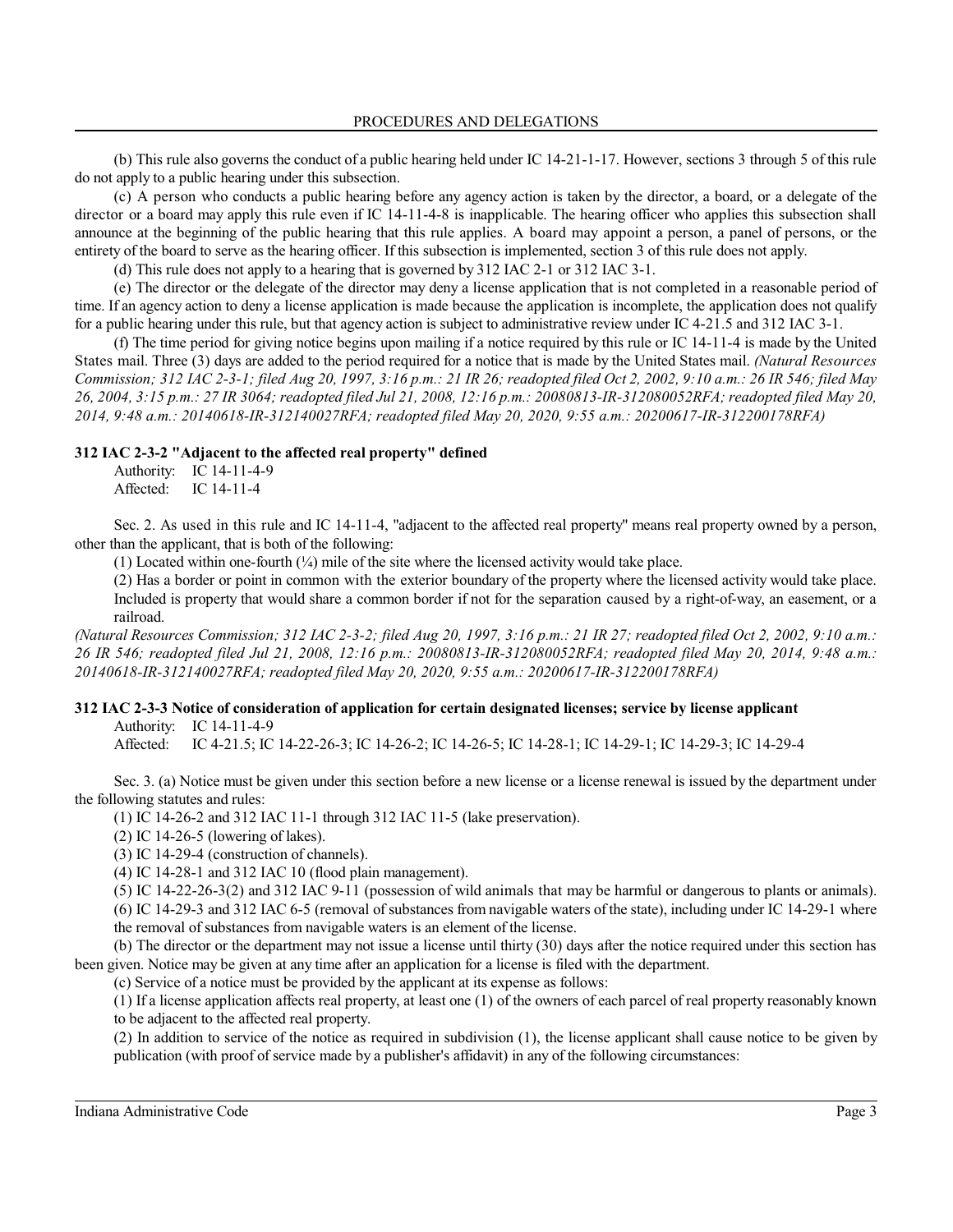(A) The current address of a person entitled to notice under this rule is not ascertainable.

(B) The identity or existence of a person entitled to notice is not ascertainable.

(C) The department directs the applicant to cause notice by publication because the license application is likely to evoke general public interest.

(d) Service of a notice must be provided by the department to those persons who have requested notification of a license application that:

(1) affects the specific real property to which the application relates; or

(2) is of the same type as the application.

(e) Proof of service of the notifications required under subsection (c)(1) shall be provided by the applicant to the department as follows:

(1) If service is made by certified mail with return receipt requested, by providing a mailing receipt showing successful return from the person notified.

(2) If service is made in person or by first class mail (with a certificate of mailing), by an affidavit or affirmation on a department form including the following:

(A) The names and addresses of each person served.

(B) The date of personal service or mailing.

(C) If service was made by mail, that a period of at least twenty-one (21) days has passed without the mailing being returned as undelivered or undeliverable.

(f) A notice under this section shall do the following:

(1) Provide the name and address of the applicant.

(2) Identify the statute and rule under which a permit is sought.

(3) Identify the specific real property to which the application relates (unless the license is not related to specific real property).

(4) Set forth any other information required by statute or rule relative to the particular type of permit sought.

(5) Include an explanation of the options available to the persons served. These options shall be as follows: (A) File a petition with the director requesting an informal hearing that is signed by at least twenty-five (25) individuals

who are at least eighteen (18) years of age and who:

(i) reside in the county where the licensed activity would take place; or

(ii) own real property within one (1) mile of the site of the proposed or existing licensed activity.

(B) Request the department to notify the person in writing when an initial determination is made to issue or deny the permit. Following the receipt of notice under this clause, the person may request administrative review by the commission, under IC 4-21.5 and 312 IAC 3-1, of the initial determination by the director.

*(Natural Resources Commission; 312 IAC2-3-3; filed Aug 20, 1997, 3:16 p.m.: 21 IR 27; filed Dec 26, 2001, 2:42 p.m.: 25 IR 1542; readopted filed Oct 2, 2002, 9:10 a.m.: 26 IR 546; readopted filed Jul 21, 2008, 12:16 p.m.: 20080813-IR-312080052RFA; readopted filed May 20, 2014, 9:48 a.m.: 20140618-IR-312140027RFA; readopted filed May 20, 2020, 9:55 a.m.: 20200617-IR-312200178RFA)*

#### **312 IAC 2-3-4 Petition for a public hearing by local individuals**

Authority: IC 14-11-4-9 Affected: IC 14-11-4-8

Sec. 4. (a) This section establishes the requirements for a petition to request a public hearing under IC 14-11-4-8(a)(2).

(b) The petition shall include the signatures of at least twenty-five (25) individuals who are at least eighteen (18) years of age and who reside in the county where the licensed activity would take place or who own real property within one (1) mile of the site of the proposed or existing licensed activity.

(c) The complete mailing addresses of the petitioners shall be typed or printed legibly on the petition.

(d) Each individual who signs the petition shall affirm that the individual qualifies under subsection (b).

(e) The petition shall identify the application for which a public hearing is sought, either by division docket number or by the name of the applicant and the location of the permit. *(Natural Resources Commission; 312 IAC 2-3-4; filed Aug 20, 1997, 3:16 p.m.: 21 IR 28; readopted filed Oct 2, 2002, 9:10 a.m.: 26 IR 546; readopted filed Jul 21, 2008, 12:16 p.m.: 20080813-IR-312080052RFA; readopted filed May 20, 2014, 9:48 a.m.: 20140618-IR-312140027RFA; readopted filed May 20, 2020, 9:55 a.m.:*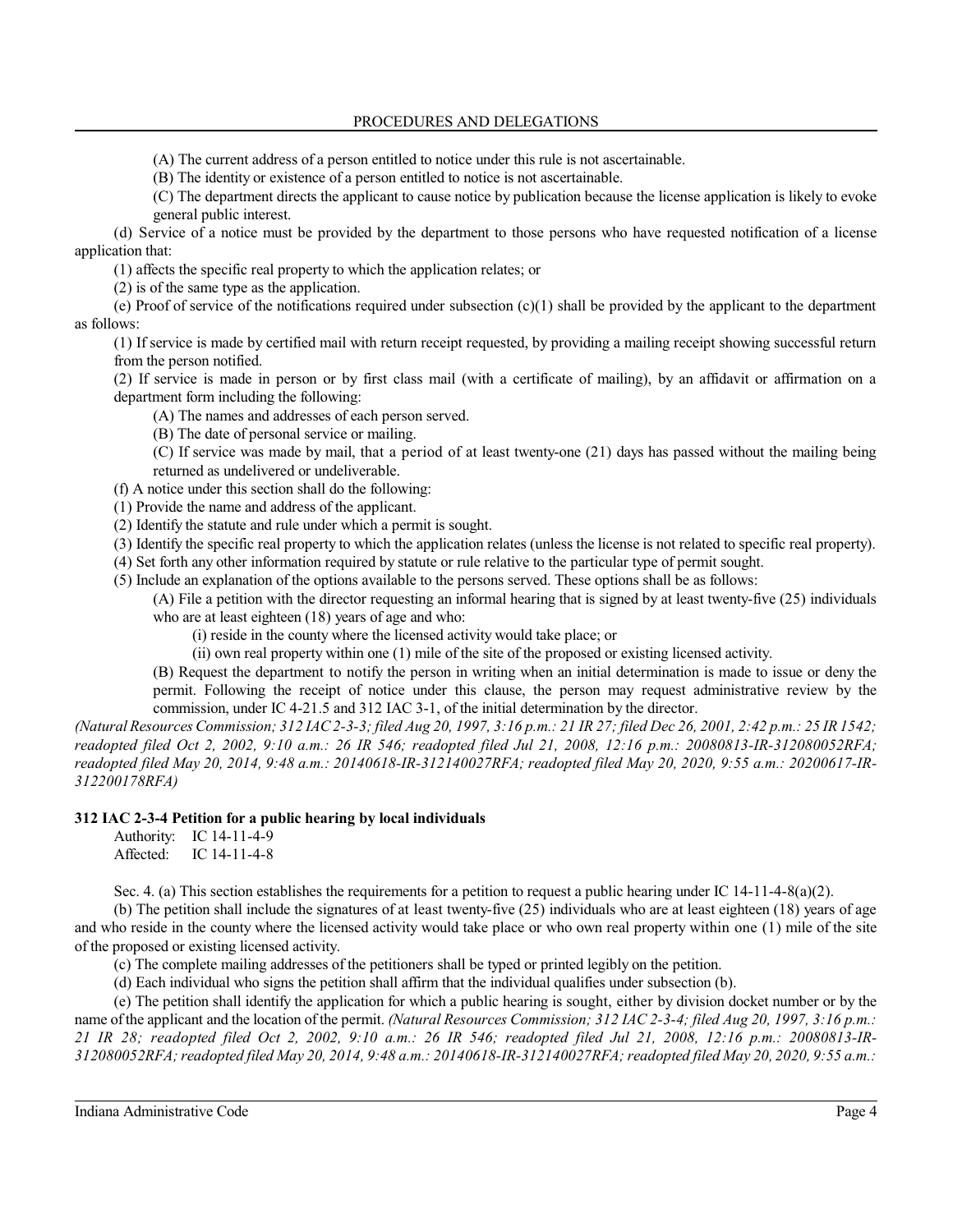*20200617-IR-312200178RFA)*

#### **312 IAC 2-3-5 Notice of public hearing under this rule**

Authority: IC 14-11-4-9

Affected: IC 14

Sec. 5. (a) The hearing officer shall set the time and place of the public hearing and give reasonable written notice to the following persons:

(1) Each of the petitioners.

(2) The applicant.

(3) At least one (1) of the owners of each parcel of real property reasonably known to be adjacent to the affected real property. (4) Any other person who requests in writing to be notified.

(b) Unless a shorter period is stipulated by the petitioners and the applicant or as specified by statute, the hearing officer shall

give at least fifteen (15) days' notice of the hearing. If notice is served through the United States mail, three (3) days must be added to the period required for the notice.

(c) If requested in the petition, the location of the public hearing under subsection (b) shall be in the county where the licensed activity would take place. *(Natural Resources Commission; 312 IAC 2-3-5; filed Aug 20, 1997, 3:16 p.m.: 21 IR 28; readopted filed Oct 2, 2002, 9:10 a.m.: 26 IR 546; readopted filed Jul 21, 2008, 12:16 p.m.: 20080813-IR-312080052RFA; readopted filed May 20, 2014, 9:48 a.m.: 20140618-IR-312140027RFA; readopted filed May 20, 2020, 9:55 a.m.: 20200617-IR-312200178RFA)*

#### **312 IAC 2-3-6 Conduct of a public hearing by a hearing officer; informal recommendations to the director or director's designee for an agency action**

Authority: IC 14-11-4-9 Affected: IC 4-21.5-3-5; IC 5-14-3-2; IC 14-11-3-1

Sec. 6. (a) A public hearing under this section shall be conducted by a hearing officer appointed by the director or appointed by the director's designee under IC 14-11-3-1(c). The hearing officer shall be the director, the deputy director for the bureau in which the statute is administered, or an employee of the division that is primarily responsible for the administration of the statute.

(b) The hearing officer shall announce at the opening and closing of the public hearing that a person is entitled to notification of an agency action on the license application (or other action at issue) if the person provides a written request for notification that does the following:

(1) Describes the subject of the order with reasonable particularity.

(2) Is delivered to the address of the department at least seven (7) days before the day that notice is given under IC 4-21.5-3-5.

The address specified by the hearing officer under this subdivision shall be the address of either of the following:

(A) The director.

(B) The person who has been delegated authority by the director to act upon the license or other agency action.

(c) The hearing officer shall conduct the public hearing under this section in a manner that is best suited to the solicitation of comments from the hearing participants. The public hearing is a nonevidentiary hearing, and neither the rules of evidence nor IC 4- 21.5 apply.

(d) A hearing officer shall maintain a record of any portion ofthe public hearing to assist in providing written recommendations to the director or the director's delegate. Any other person may cause an audio or video recording to be made of the public hearing. The contents of any recording may be offered into evidence at a subsequent proceeding under IC 4-21.5 and this article, subject to objections that may apply to electronic recordings generally. The contents of a recording do not, however, limit the scope of administrative review under IC 4-21.5 and this article.

(e) Following the public hearing, the hearing officer shall make written recommendations to the director (or the director's designee) for an agency action. The director (or the director's designee) shall consider these recommendations. In taking an agency action, the director (or the director's designee) is not limited to facts and information received by the hearing officer under this rule.

(f) The written recommendations under subsection (e) do not constitute an agency action under IC 4-21.5. A person who disagrees with those recommendations is not required to file objections in order to obtain administrative review of any resulting agency action.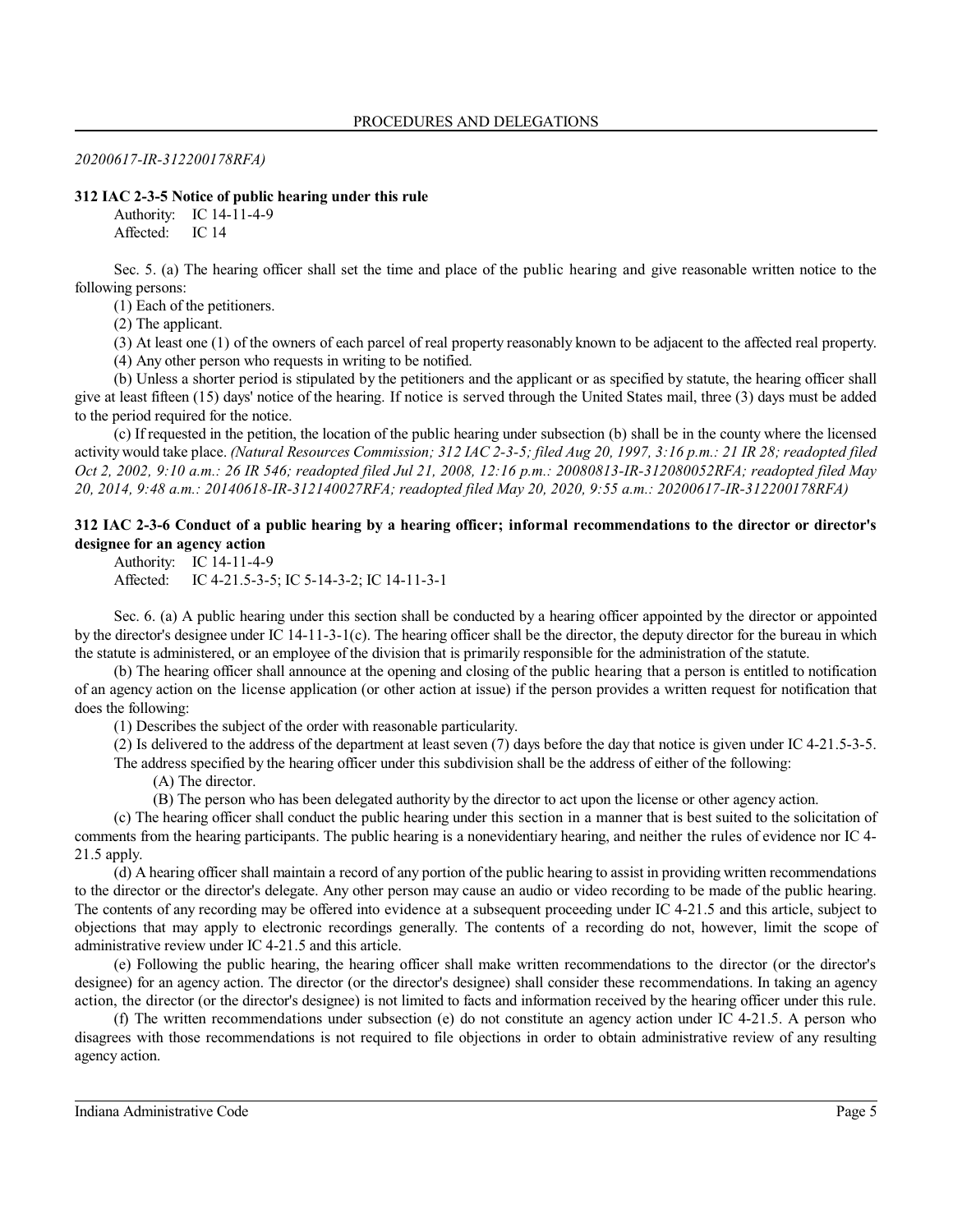#### PROCEDURES AND DELEGATIONS

(g) The hearing officer shall not conduct a proceeding under IC 4-21.5 and 312 IAC 3-1 to provide administrative review of an agency action that results from a public hearing under this rule.

(h) The documentation received under this section, and any recording of the public hearing made by the department, is a public record under IC 5-14-3-2. *(Natural Resources Commission; 312 IAC 2-3-6; filed Aug 20, 1997, 3:16 p.m.: 21 IR 28; readopted filed Oct 2, 2002, 9:10 a.m.: 26 IR 546; readopted filed Jul 21, 2008, 12:16 p.m.: 20080813-IR-312080052RFA; readopted filed May 20, 2014, 9:48 a.m.: 20140618-IR-312140027RFA; readopted filed May 20, 2020, 9:55 a.m.: 20200617-IR-312200178RFA)*

#### **312 IAC 2-3-7 Notice of determination by the department or historic preservation review board after public hearing; administrative review to natural resources commission**

Authority: IC 14-11-4-9

Affected: IC 4-21.5; IC 14-21-1-17

Sec. 7. (a) Notice of an order to issue, condition, or deny an original license, made following a public hearing under section 1(a) of this rule, shall be provided to the following persons:

(1) Each of the persons who signed a petition as provided under section 4 of this rule.

(2) The applicant.

(3) At least one (1) of the owners of each parcel of real property reasonably known to be adjacent to the affected real property.

(4) Any other person who requests in writing to be notified.

(b) Notice of a recommendation by a member or delegate of the historic preservation review board, made following a public hearing under section 1(b) of this rule, (and notice of the resulting determination by the historic preservation review board) shall be provided to the following persons:

(1) Any person who nominated the site or structure for addition or removal to or from the register of Indiana historic sites and historic structures.

(2) Any person who filed an objection to the nomination.

(3) Any affected person required to be notified under IC 14-21-1-17.

(4) Any other person who requests in writing to be notified.

(c) Notice of a determination, made following a public hearing under section 1(c) of this rule, shall be provided to any person required to be notified under IC 4-21.5.

(d) A notice of a determination under this section is the notice required to initiate administrative review under IC 4-21.5 and 312 IAC 3-1. *(Natural Resources Commission; 312 IAC 2-3-7; filed Aug 20, 1997, 3:16 p.m.: 21 IR 28; readopted filed Oct 2, 2002, 9:10 a.m.: 26 IR 546; readopted filed Jul 21, 2008, 12:16 p.m.: 20080813-IR-312080052RFA; readopted filed May 20, 2014, 9:48 a.m.: 20140618-IR-312140027RFA; readopted filed May 20, 2020, 9:55 a.m.: 20200617-IR-312200178RFA)*

# **Rule 4. Organized Activities and Tournaments on Designated Public Waters; Administration**

#### **312 IAC 2-4-1 Applicability** *(Repealed)*

Sec. 1. *(Repealed by Natural Resources Commission; filed Aug 27, 2015, 10:40 a.m.: 20150923-IR-312140515FRA)*

#### **312 IAC 2-4-2 Definitions** *(Repealed)*

Sec. 2. *(Repealed by Natural Resources Commission; filed Aug 27, 2015, 10:40 a.m.: 20150923-IR-312140515FRA)*

#### **312 IAC 2-4-3 Petition to regulate the conduct of fishing tournaments or other organized activities on designated public waters** *(Repealed)*

Sec. 3. *(Repealed by Natural Resources Commission; filed Aug 27, 2015, 10:40 a.m.: 20150923-IR-312140515FRA)*

#### **312 IAC 2-4-4 Notice of and response to petition** *(Repealed)*

Indiana Administrative Code Page 6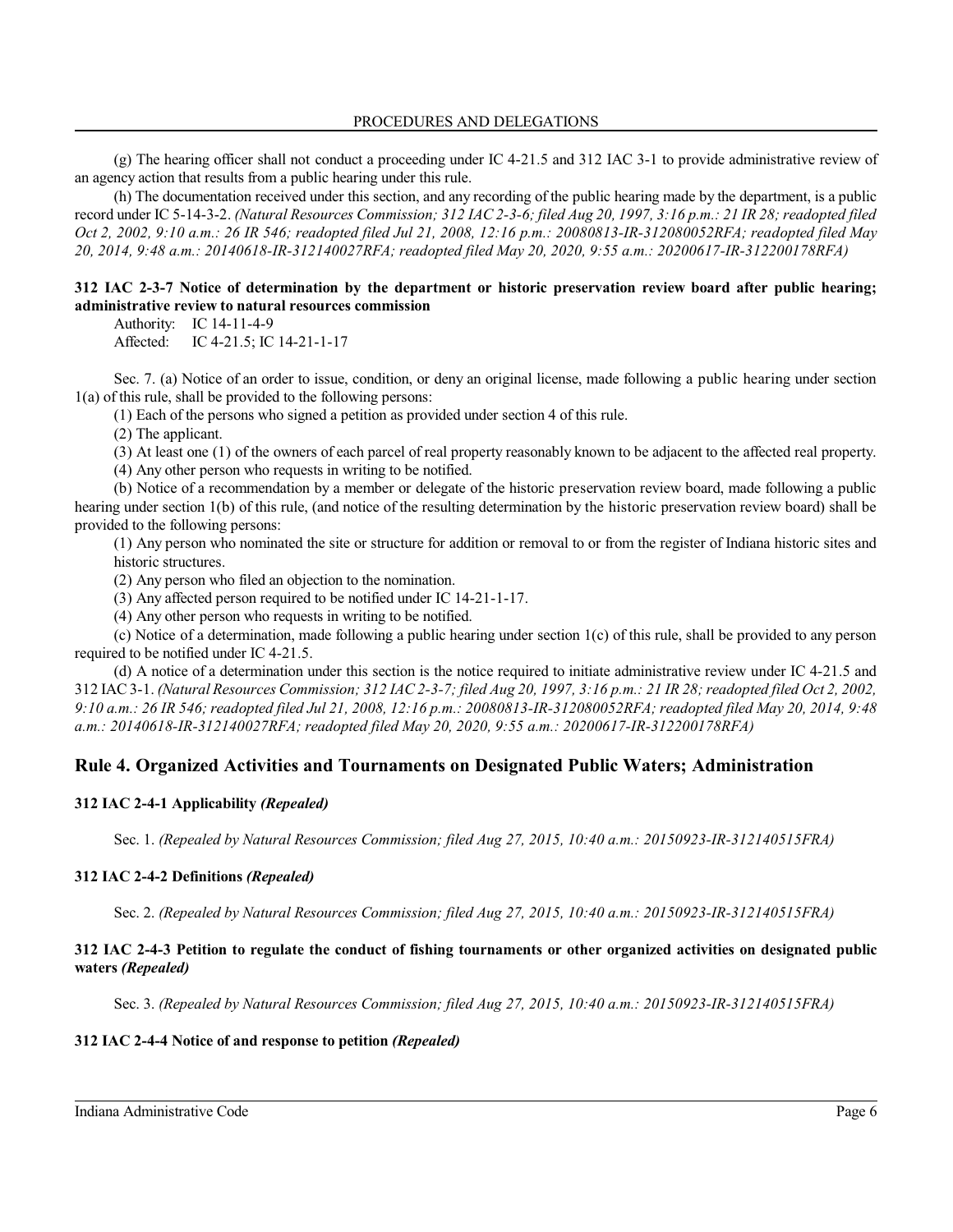Sec. 4. *(Repealed by Natural Resources Commission; filed Aug 27, 2015, 10:40 a.m.: 20150923-IR-312140515FRA)*

#### **312 IAC 2-4-5 Designation of regulated public water by rule** *(Repealed)*

Sec. 5. *(Repealed by Natural Resources Commission; filed Aug 27, 2015, 10:40 a.m.: 20150923-IR-312140515FRA)*

#### **312 IAC 2-4-6 License application** *(Repealed)*

*(Repealed by Natural Resources Commission; filed Nov 1, 2010, 11:30 a.m.: 20101201-IR-312090986FRA, eff Jan 1, 2011)*

## **312 IAC 2-4-7 Advance date approval** *(Repealed)*

Sec. 7. *(Repealed by Natural Resources Commission; filed Aug 27, 2015, 10:40 a.m.: 20150923-IR-312140515FRA)*

#### **312 IAC 2-4-7.5 License application** *(Repealed)*

Sec. 7.5. *(Repealed by Natural Resources Commission; filed Aug 27, 2015, 10:40 a.m.: 20150923-IR-312140515FRA)*

#### **312 IAC 2-4-8 Bond; list of officials; user fee** *(Repealed)*

Sec. 8. *(Repealed by Natural Resources Commission; filed May 27, 2003, 12:35 p.m.: 26 IR 3323, eff Oct 1, 2003)*

## **312 IAC 2-4-9 General duties of license holder** *(Repealed)*

Sec. 9. *(Repealed by Natural Resources Commission; filed Aug 27, 2015, 10:40 a.m.: 20150923-IR-312140515FRA)*

#### **312 IAC 2-4-9.5 Reporting** *(Repealed)*

Sec. 9.5. *(Repealed by Natural Resources Commission; filed Aug 27, 2015, 10:40 a.m.: 20150923-IR-312140515FRA)*

#### **312 IAC 2-4-10 Limitation on usage of facilities** *(Repealed)*

Sec. 10. *(Repealed by Natural Resources Commission; filed May 27, 2003, 12:35 p.m.: 26 IR 3323, eff Oct 1, 2003)*

#### **312 IAC 2-4-11 Sanctions and emergency relief** *(Repealed)*

Sec. 11. *(Repealed by Natural Resources Commission; filed Aug 27, 2015, 10:40 a.m.: 20150923-IR-312140515FRA)*

## **312 IAC 2-4-12 Limitations on fishing tournaments at lakes administered by the division of state parks and reservoirs** *(Repealed)*

Sec. 12. *(Repealed by Natural Resources Commission; filed Aug 27, 2015, 10:40 a.m.: 20150923-IR-312140515FRA)*

## **312 IAC 2-4-13 Limitations on organized boating activities at Lake Wawasee and Syracuse Lake, Kosciusko County** *(Repealed)*

Sec. 13. *(Repealed by Natural Resources Commission; filed Aug 27, 2015, 10:40 a.m.: 20150923-IR-312140515FRA)*

#### **312 IAC 2-4-14 Limitations on organized boating activities at Sylvan Lake, Noble County** *(Repealed)*

Sec. 14. *(Repealed by Natural Resources Commission; filed Aug 27, 2015, 10:40 a.m.: 20150923-IR-312140515FRA)*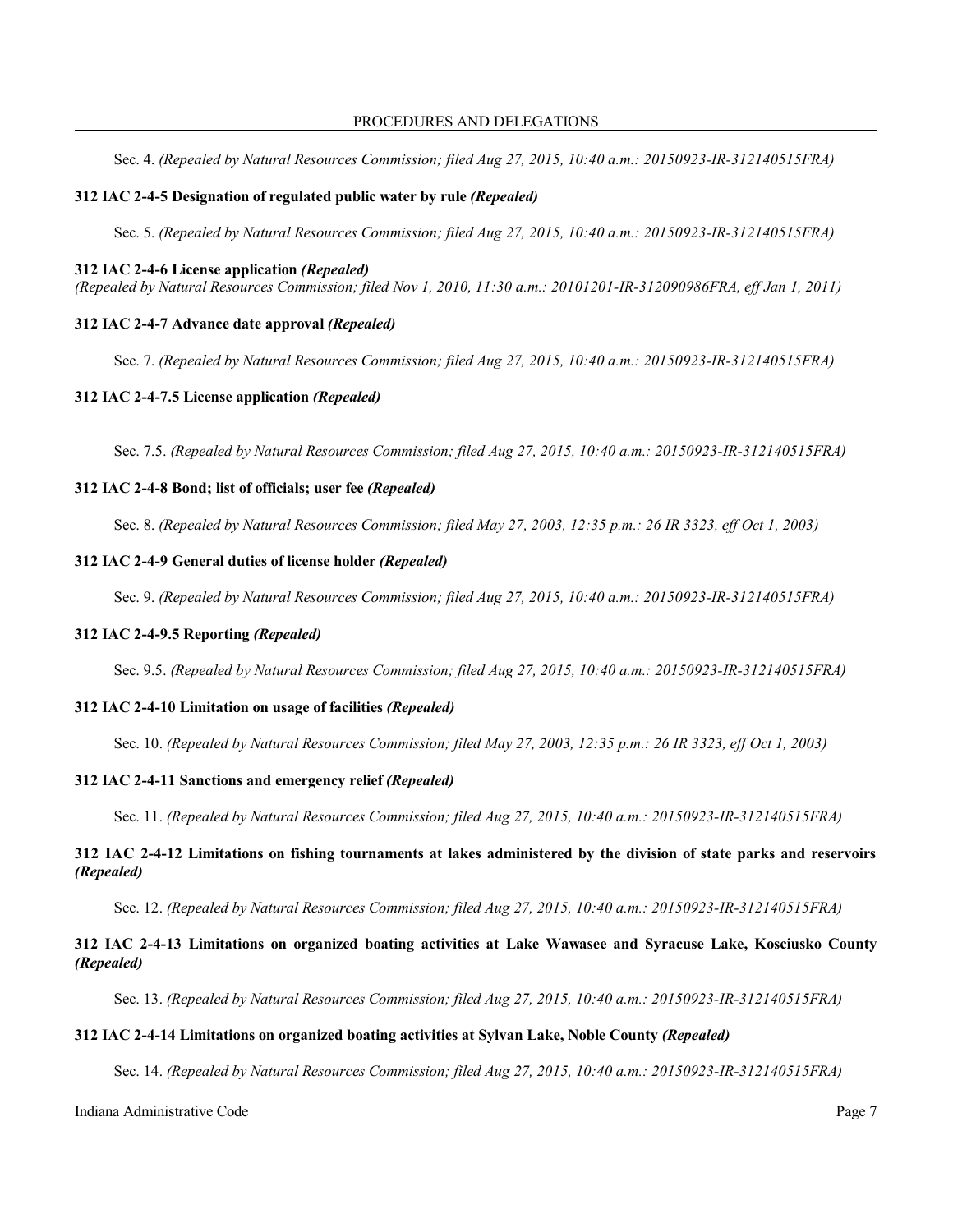# **Rule 5. Review of Determinations for Testing and Programs for Continuing Education**

#### **312 IAC 2-5-1 Applicability**

Authority: IC 14-10-2-4; IC 25-39-4-9 Affected: IC 14; IC 25-39

Sec. 1. (a) This rule applies to a department determination that:

(1) a person has failed a test; or

(2) the sponsor of a continuing education program or license applicant has not satisfied minimum requirements for the department to sanction credit for the program;

if successful completion of the test or continuing education is required, by a statute or rule, for conduct of an activity licensed by the department.

(b) The requirements of this rule are in addition to any requirements for licensure or continuing education set forth by statute or another rule for a program that is governed by subsection (a). *(Natural Resources Commission; 312 IAC 2-5-1; filed Jan 2, 2013, 3:40 p.m.: 20130130-IR-312120273FRA; readopted filed May 20, 2014, 9:48 a.m.: 20140618-IR-312140027RFA; readopted filed May 20, 2020, 9:55 a.m.: 20200617-IR-312200178RFA)*

#### **312 IAC 2-5-2 Informal review of test failure by administering division**

Authority: IC 14-10-2-4; IC 25-39-4-9 Affected: IC 14; IC 25-39

Sec. 2. (a) A license applicant that is notified of a fail score on a written or practical examination may seek informal review from the director of the division, or the division director's designate, of the examination results.

(b) An applicant must submit the request for informal review with the director of the division, or the division director's designate, within the earlier of:

(1) fifteen (15) days if notification of a fail score included the address of the person to whom the request must be directed and a statement the request must be made within fifteen (15) days of the notice; or

(2) ninety (90) days if the notification of a fail score did not include the information described in subdivision (1).

(c) The division shall conduct the review in an informal manner. If requested by the applicant, the division shall confer with the applicant at the division's office before deciding the informal review.

(d) The division director or the division director's designate may take any appropriate action, including retesting or the issuance of a license, if determining the fail score was the likely result of any of the following:

(1) A significant procedural error by the division.

(2) Adverse environmental conditions immediately preceding or during the test administration.

(3) Both of the following:

(A) The applicant was within ten percent (10%) of a passing score.

(B) A test question or questions is demonstrated to exhibit fundamental ambiguity that could be reasonably expected to cause an applicant to select an answer other than the answer identified by the division as correct.

*(Natural Resources Commission; 312 IAC 2-5-2; filed Jan 2, 2013, 3:40 p.m.: 20130130-IR-312120273FRA; readopted filed May 20, 2014, 9:48 a.m.: 20140618-IR-312140027RFA; readopted filed May 20, 2020, 9:55 a.m.: 20200617-IR-312200178RFA)*

#### **312 IAC 2-5-3 Informal review of administering division's determination not to credit a continuing education program**

Authority: IC 14-10-2-4; IC 25-39-4-9 Affected: IC 14; IC 25-39

Sec. 3. (a) The sponsor of a continuing education program or a license applicant who attends a continuing education program may seek informal review from the director of the division, or the division director's designate, of a decision by the division not to authorize credit or to authorize fewer credits than the sponsor or license applicant believes are appropriate.

(b) A sponsor or an applicant must submit the request for informal review with the division director or the division director's designate. To qualify for administrative review under section 4 of this rule, a request for informal review under this subsection must